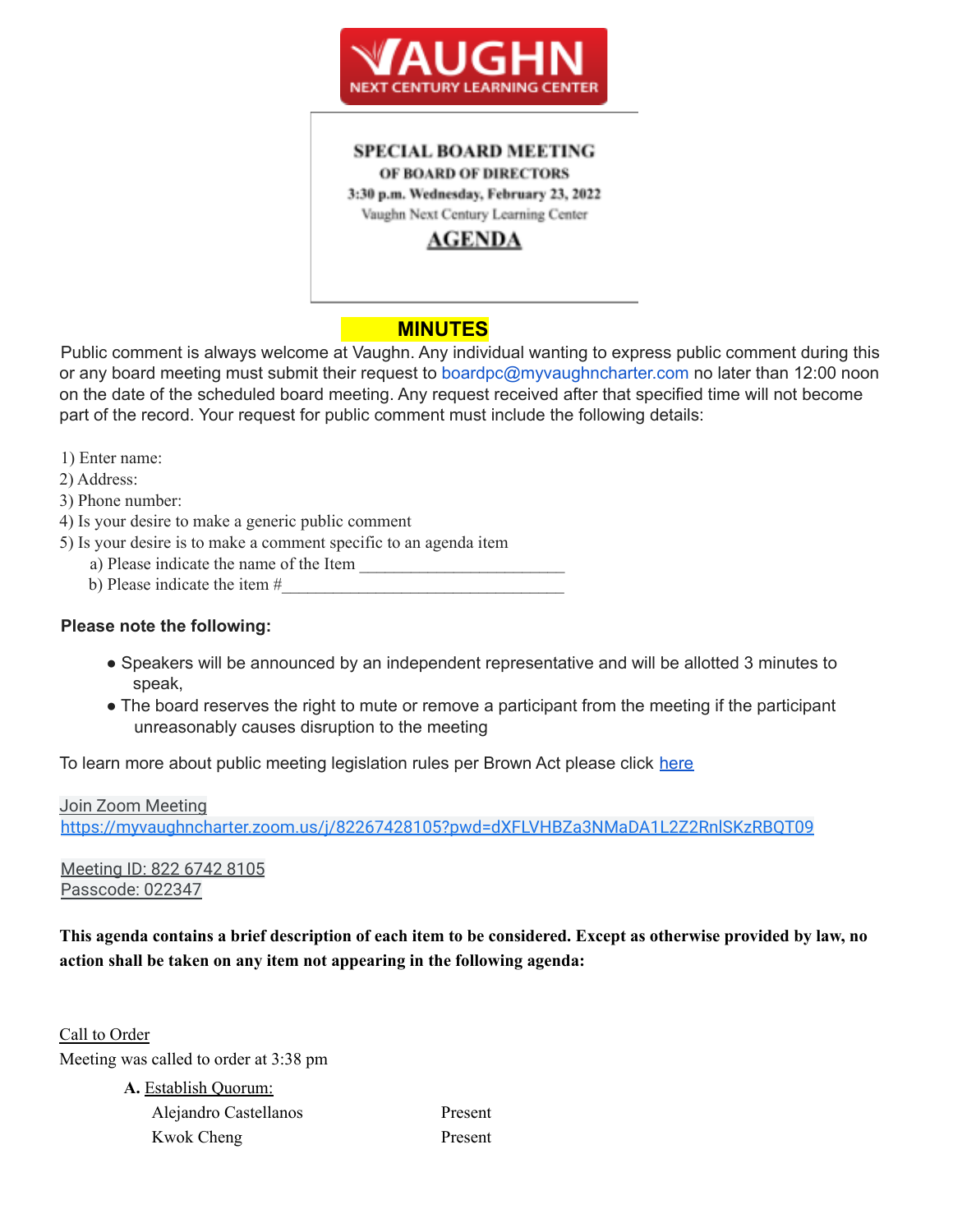| Karina Cisneros                              | Absent      |
|----------------------------------------------|-------------|
|                                              | Page 1 of 4 |
| Jasmin C. Guerrero                           | Present     |
| Steve Holle                                  | Present     |
| Anthony Jackson                              | Present     |
| Alejandro Nevarez                            | Present     |
| Jonathan Ochoa                               | Present     |
| <b>Advisory Student Members (non-voting)</b> |             |
| Diana Castellanos                            | Absent      |
| Franco De Santiago Acero                     | Present     |
| Hazel Martinez                               | Present     |
| Maurisio Rodriguez Nunez                     | Absent      |
|                                              |             |

#### **Public Comments:**

Approval of Minutes: The board is to review and approve the minutes from the January 26, 2021 special board *meeting.*

Board member Jasmin Guerrero motions to approve the January 26, 2021 special board meeting minutes. Board member Kwok Cheng seconds the motion. Motion passes unanimously.

#### **Governance (30 mins)**

| G1 | <b>Chief Executive Officer Report - The Board will</b><br>receive a report of the school's progress.                                                                                                                                     | Information Item |                |       |
|----|------------------------------------------------------------------------------------------------------------------------------------------------------------------------------------------------------------------------------------------|------------------|----------------|-------|
| G2 | <b>Charter Revision - The Board will review and discuss</b><br>revised Element 4 (Governance) and Element 5<br>(Employee) of the school's charter; the Board will act<br>on the approval of revised elements for submission to<br>LAUSD. |                  |                |       |
|    | Board member Steve Holle motions to approve the<br>revised elements for submission to LAUSD. Board<br>member Kwok Chen seconds the motions Motion<br>passes.                                                                             | <b>Yes</b>       | N <sub>0</sub> | Abst. |

#### **Business and Operations (30 mins)**

| B | Fiscal Matter: 2020-2021 Audit Report:                                                                                                                                    |  | <b>Action Item:</b> |    |       |
|---|---------------------------------------------------------------------------------------------------------------------------------------------------------------------------|--|---------------------|----|-------|
|   | CliftonLarsonAllen LLP (CLA) will present Fiscal Year<br>20-21 audit report, board will act to approve audit.                                                             |  | Tally:              |    |       |
|   | Board member Steve Holle motions to approve the<br>CliftonLarsonAllen LPP (CLA) Fiscal Year 2020-2021 audit<br>report. Board member Alejandro Nevarez seconds the motion. |  | Yes                 | No | Abst. |
|   |                                                                                                                                                                           |  |                     |    |       |
|   |                                                                                                                                                                           |  |                     |    |       |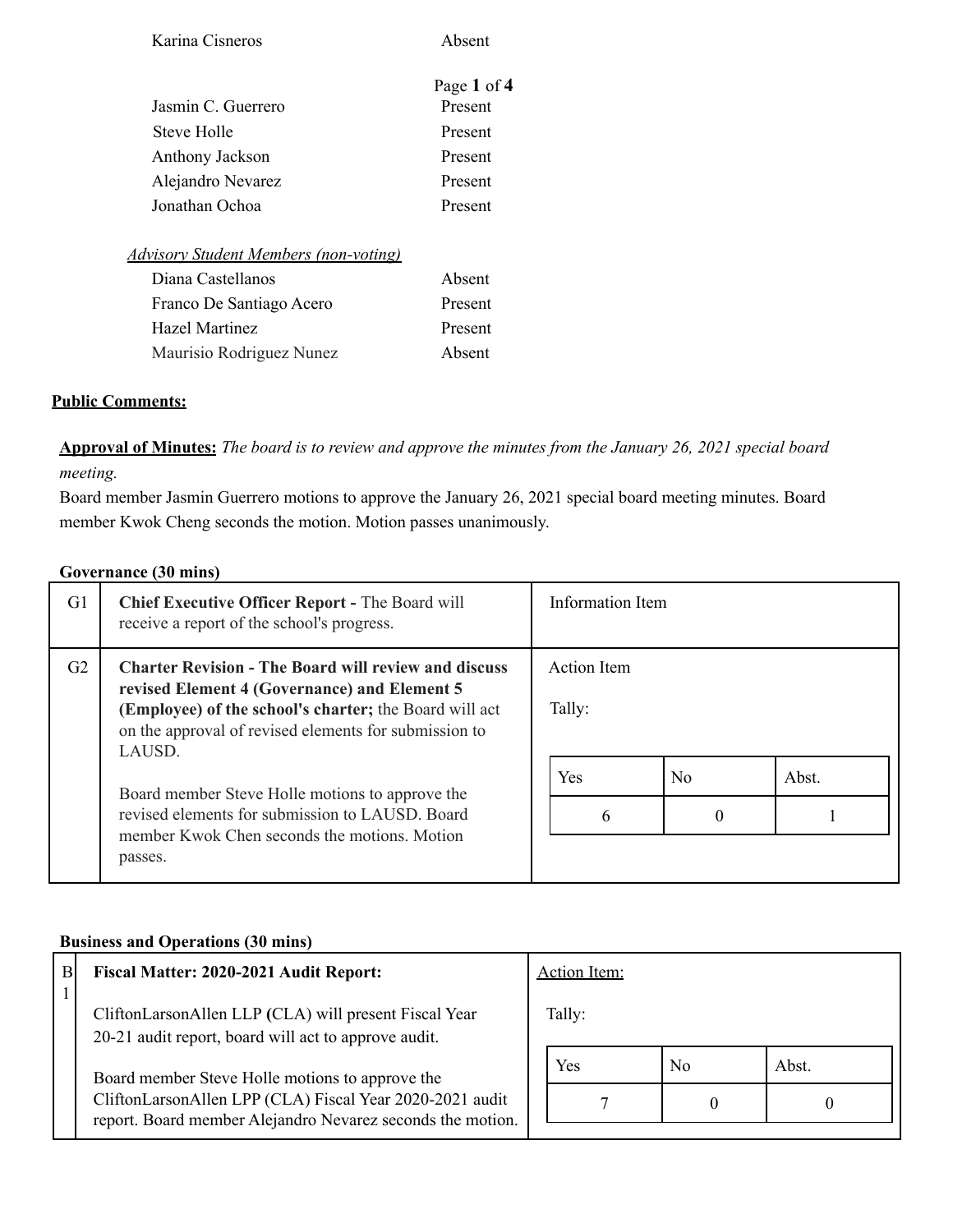| Motion passes unanimously.                                                                                                                                                                             |                                                            |                |          |
|--------------------------------------------------------------------------------------------------------------------------------------------------------------------------------------------------------|------------------------------------------------------------|----------------|----------|
| B<br><b>Annual Review and Approval of 2021-22 School Safety</b>                                                                                                                                        |                                                            |                |          |
| 2<br>2021-22 School Safety plan.<br>Board member Jonathan Ochoa motions to approve the<br>2021-2022 School Safety plan. Board member Anthony<br>Jackson seconds the motion. Motion passes unanimously. | Tally:                                                     |                |          |
|                                                                                                                                                                                                        | <b>Yes</b>                                                 | N <sub>0</sub> | Abst.    |
|                                                                                                                                                                                                        |                                                            | $\Omega$       | $\theta$ |
|                                                                                                                                                                                                        |                                                            |                |          |
|                                                                                                                                                                                                        | <b>Plan.</b> The Board will review and move to approve the | Action Item    |          |

## **Curriculum and Instruction (45 minutes)**

| <b>LCAP Supplement, LCAP Mid-Year Update &amp;</b>     | Information Item |
|--------------------------------------------------------|------------------|
| <b>LCFF Budget Overview for Parents-The Board will</b> |                  |
| receive an LCAP Mid-Year update as well as LCFF        |                  |
| overview.                                              |                  |
|                                                        |                  |

| C <sub>2</sub> | A-G Completion Improvement Grant Program<br>Fiscal Year 2021-22. The board will receive an<br>update on grant progress and future actions needed. | Information Item |
|----------------|---------------------------------------------------------------------------------------------------------------------------------------------------|------------------|
| C <sub>3</sub> | <b>English Language Learner (ELL) Update - The</b><br>Board will receive an update on the progress of our<br>EL students.                         | Information Item |
| C <sub>4</sub> | <b>Mental Health Team Update-</b> The Board will receive<br>an update on the progress of the school's Mental Health<br>department.                | Information Item |
| C <sub>5</sub> | <b>Special Education Update-</b> The Board will receive<br>an update on the progress of the Special Education<br>program.                         | Information Item |

## **Partnership and School Site Council (10 minutes)**

| P <sub>1</sub> | <b>Governance Committee Updates-</b> The Curriculum and Information Item                                |  |
|----------------|---------------------------------------------------------------------------------------------------------|--|
|                | Instruction, Business and Partnership committee chairs<br>will provide the Board an update on committee |  |
|                | initiatives.                                                                                            |  |

## **Adjournment**